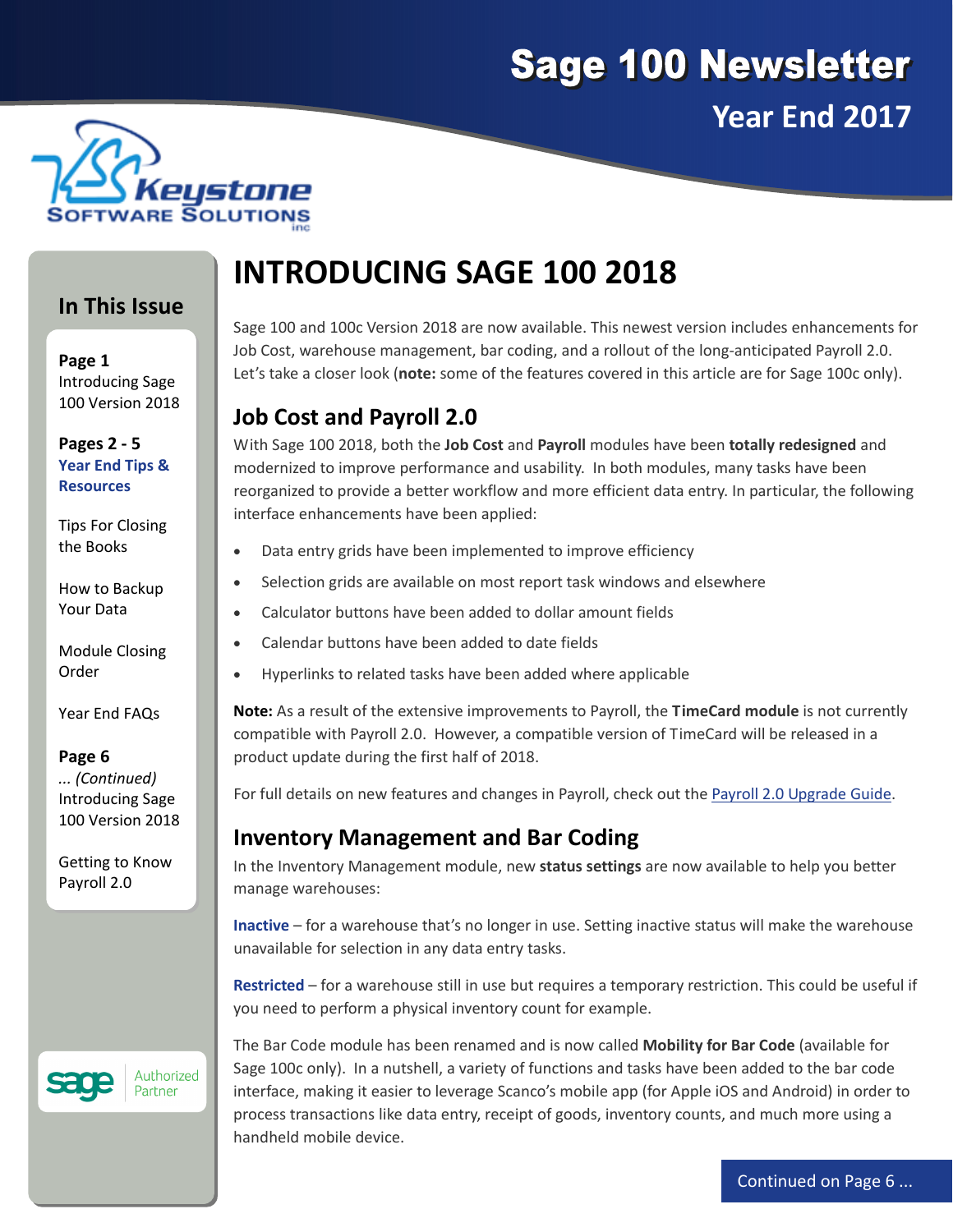# **4 THINGS TO NOTE BEFORE CLOSING THE BOOKS**

At a high level, here are 4 things to consider as you begin closing the books on 2017 and start fresh in the new year.

## **1. Backup Your Data**

Executing a complete backup of your [database](https://support.na.sage.com/selfservice/viewContent.do;jsessionid=55388B45719F45B498E2EA2AB9AC91DB.worker1g?externalId=20262&sliceId=1) is one of the most important things you can do before starting any closing process. You should also **test the backup** to ensure it was performed successfully and the data is readable.

If you make a mistake, the only way to "reverse" year end processing is to restore data from a backup.

## **2. Follow the Module Closing Order**

A year end process in one module often writes data to another related module. Therefore, closing modules in the proper sequence is extremely important in order to avoid unexpected results or damage to your data.

For more detail and guidance, refer to the **Module Closing article on page 3** of this newsletter.

## **3. Follow the Module Closing Checklists**

Step-by-step checklists are available for most modules. These checklists provide guidance on the sequence of detailed tasks and procedures that should be performed within each module.

Detailed checklists for each module can be accessed right from within the **Sage 100 Help system**.

## **4. Get Help When Needed!**

Be sure to [Contact](mailto:Info@KeystoneSoftware.com?subject=Year%20End%20Processing%20Help) Us if you have any questions before, during, or after you start year end processing. Especially if you have customizations or 3rd party add‐on products that are integrated with Sage 100, we can help you plan a closing process for your specific system/installation.

# **CREATING A COPY COMPANY FOR ARCHIVE/BACKUP**

At year end, it's useful to create an archive company using the **Copy Company** feature. This provides a readily accessible copy (and backup) of the current year's data even after you perform year end processing in your live company.

To make a copy company, go to: **Library Master > Main Menu > Company Maintenance** 

- 1. Create a new **company code** and **company name** (description) that's easy to identify and distinguish from the live/active company that you're copying.
- 2. Click the **Copy** button and enter the Company Code of your current year live (or "Source") company.
- 3. **Select the modules** you want to copy to your archive company. To create a complete archive/backup, you'll want to copy all modules. Click **Proceed**. Once the process is finished, click **Accept**.

**Note:** For good measure, you might run a trial balance in each module and do a quick spot check to make sure all the data that came over is balanced and accurate.

### **Watch the Video**

Head over to YouTube to watch a recorded [demonstration](https://www.youtube.com/watch?v=IPrDNdsuFwU) of the Copy Company process in action.





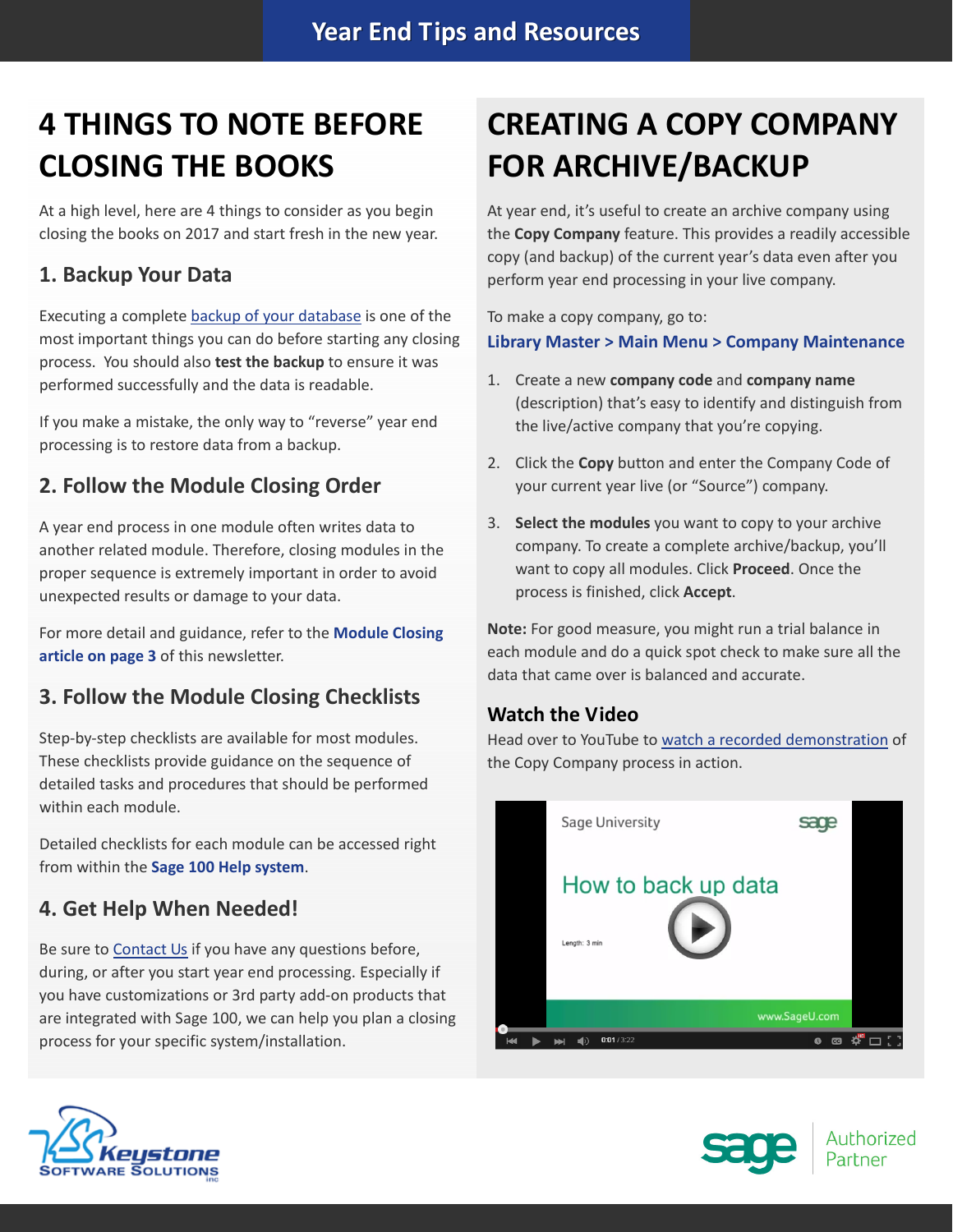# **MODULE CLOSING** Keeping Things In Order

A year end process in one module often writes data to another module. Therefore, the sequence in which you close your Sage 100 (formerly "MAS 90" or "MAS 200") modules is extremely important in order to avoid the risk of damaging your data.

**Important:** Remember to **back up your data** before starting any module closing procedures. Refer to the article on page 2 of this newsletter for guidance.

- **1.** Bill of Materials**\***
- **2.** Work Order Processing**\***
- **3.** Bar Code
- **4.** Purchase Order Processing
- **5.** Sales Order Processing
- **6.** Inventory Management
- **7.** Material Requirements Planning (MRP)**\***
- **8.** Timecard
- **9.** Electronic Reporting/Magnetic Data**\***
- **10.** Payroll *(Quarter‐end processing)*
- **11.** Accounts Receivable
- **12.** Accounts Payable
- **13.** Job Cost
- **14.** Bank Reconciliation
- **15.** General Ledger

**\*Note:** While there is no formal closing procedure in the Bill of Materials, Work Order, MRP, and Electronic Reporting modules, all transactions in those modules should be posted before starting any closing procedures in the modules that follow them (i.e. Post transactions in Work Order before closing Purchase Order, Sales Order, and Inventory).

Remember, this is just a general guideline. If you own modules that aren't listed above or you run any third party add-on products, please contact us to discuss specific closing procedures for your company.

# **YEAR END TIPS** 4 Tips for a Successful Year End

Here are just a few tips to keep in mind as you begin year end processing in Sage 100.

- **1. General Ledger Closing** ‐ While it's a good idea to close modules in a timely fashion, the General Ledger can remain open for as long as you need while awaiting final processing (or audit adjustments) in other modules. A GL that's still open for 2017 will **NOT** prevent you from entering transactions for the new year.
- 2. **Payroll Planning** ‐ Even if your company is on a fiscal year, you'll need to close out payroll at the end of the calendar year. All W‐2's and quarterly reports must be printed before payroll is closed in order to process the first payroll for 2018.

**NOTE:** This does *NOT* apply to the *new* Payroll 2.0 which now allows two calendar years to be open so you don't have to run year-end tax reports and W-2's before processing payroll for 2018.

**3. Check Your Version Number** ‐ Closing procedures can vary depending on which version of Sage 100 you're currently running. For Version 4.0 or above, do the following to identify both your version number and service pack:

#### Select **Help** > **About** Sage 100

4. **Master Console** ‐ Once you're ready to close, you need to make sure all users are out of the system. That's where the Master Console comes in handy. This utility provides a snapshot of all users currently logged into Sage 100, the workstation being used, what programs/ tasks they're using, and more. You can also broadcast a message to all users or even shut them down remotely.

To launch the Master Console: Select **File > Master Console**



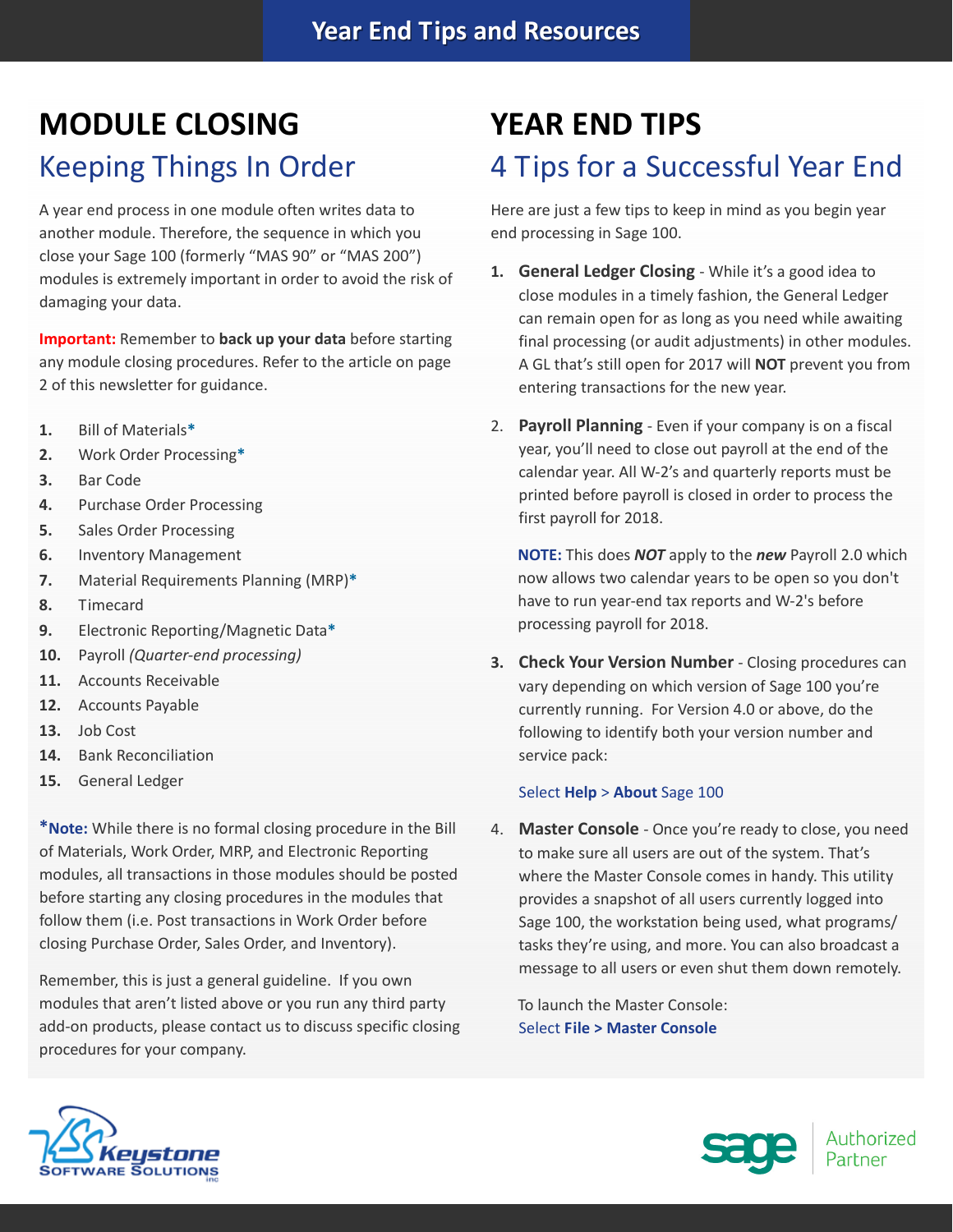# **YEAR END FAQ'S**

# For General Ledger & Reporting

Here are answers to a handful of the most Frequently‐Asked Questions (FAQs) regarding **General Ledger and Reporting** when it comes to year end processing.

### **Can I print financial statements for the NEXT fiscal year PRIOR to performing year end processing?**

**YES.** In the Fiscal Year field within the applicable report window, simply select the fiscal year to print.

**DO NOT** manually change the fiscal year in General Ledger Options in order to print financial statements for the next fiscal year.

### **After year end processing, can I delete accounts that will no longer be used in the new fiscal year and still run comparison statements?**

Information about prior fiscal years is stored by account number. These account numbers must be retained for as long as you require comparisons.

Instead of deleting, you can set the status of an account to **Inactive** which prevents future postings but still retains the account number for comparisons. On the **Main Tab** in **Account Maintenance**, select Inactive in the Status field and click Accept.

### **Can I open a closed fiscal year to make General Ledger postings/adjustments?**

**YES.** If you retained detail history for a prior fiscal year by entering the *'Years to Retain General Ledger History'* field in GL Options, you can reopen and post to a closed fiscal year.

#### **TO POST TO A CLOSED FISCAL YEAR:**

- 1. Select General Ledger Setup menu > GL Options
- 2. On the Main tab, in the Current Fiscal Year field, select the past fiscal year to reopen
- 3. In the Current Period field, select the accounting period to post to and click Accept
- 4. In General Journal Entry or Transaction Journal Entry, enter the transaction to the reopened fiscal year and period and update the journal entry.
- 5. Reprint year end reports when you're finished
- 6. Go back to General Ledger Options Main tab and select the current year in the Current Fiscal Year field, and the current period in the Current Period field. Click Accept.

You've just re‐opened the closed fiscal year, posted a journal entry, and reverted back (in step 6) to the current fiscal period and year.

**Note:** Closed fiscal years can *only* be reopened in the General Ledger module.

### **Can I process year end in General Ledger before I'm finished with the other modules?**

**NO**. General Ledger should be the very last module you close. Refer to the **Module Closing Order** article earlier in this newsletter for details on the proper closing sequence.

# **TIP: How to Correct an Out of Balance General Ledger**

There are a variety of reasons that your general ledger can get out of balance. In the video below, you'll learn how to discover and correct the out‐of‐balance situation including instructions for making one‐sided journal entries.

#### [Watch](https://www.youtube.com/watch?v=CveZMS2Oqm0) the Video





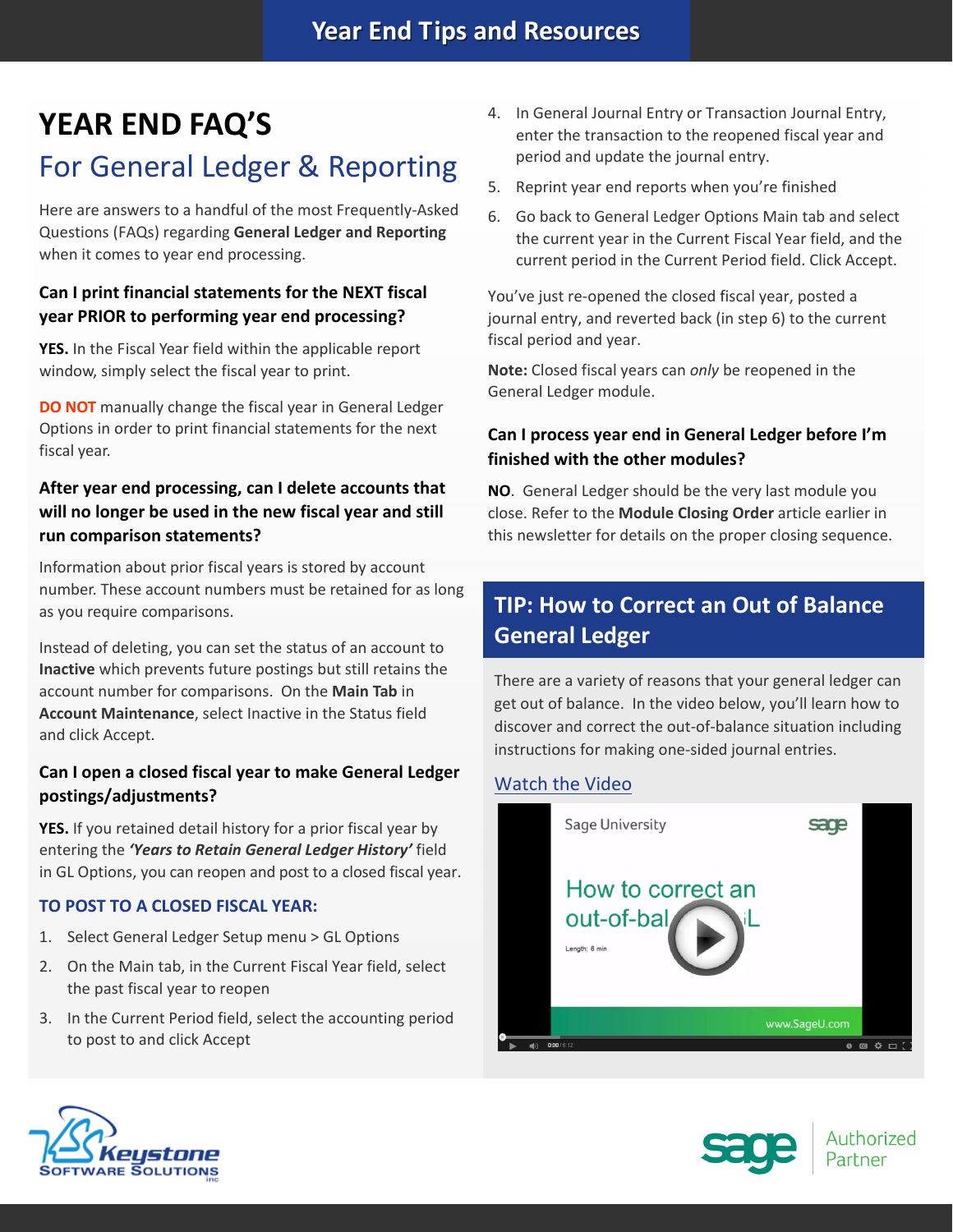# **AFFORDABLE CARE ACT (ACA) REPORTING & PROCESSING**

When it comes to the Affordable Care Act (ACA), there are a variety of questions about how to track and report data in order to remain in compliance.

That's why Sage has put together an ACA [Resource](http://sagecity.na.sage.com/p/aca/) Center to help you understand the provisions and how to comply using your Sage 100 software. Here are some popular ACA resources to consider reviewing.

#### **HOW TO SET UP ACA TRACKING IN SAGE 100**

Step-by-step instructions for setting up Sage 100 for ACA tracking and reporting.

Review Setup [Procedure](https://support.na.sage.com/selfservice/viewdocument.do?noCount=true&externalId=62495&sliceId=1&dialogID=84243&cmd=displayKC&docType=kc&noCount=true&stateId=84244&isLoadPublishedVer=&docTypeID=DT_Article&ViewedDocsListHelper=com.kanisa.apps.common.BaseView)

#### **HOW DO I GENERATE THE REQUIRED FORMS?**

Instructions for generating and printing required ACA forms including 1094 and 1095.

[Generating](https://support.na.sage.com/selfservice/viewdocument.do?noCount=true&externalId=71048&sliceId=1&dialogID=84243&cmd=displayKC&docType=kc&noCount=true&stateId=84244&isLoadPublishedVer=&docTypeID=DT_Article&ViewedDocsListHelper=com.kanisa.apps.common.) ACA Forms in Sage 100

### **HOW TO REPORT EMPLOYER‐SPONSORED HEALTHCARE COVERAGE ON THE W2 USING SAGE 100**

Setting up Sage 100 Payroll to track and report the cost of coverage under an employer‐sponsored group health plan.

Review [Instructions](https://support.na.sage.com/selfservice/viewdocument.do?noCount=true&externalId=19289&sliceId=1&cmd=&ViewedDocsListHelper=com.kanisa.apps.common.BaseViewedDocsListHelperImpl)

#### **ACA VIDEO GALLERY**

A collection of "How‐To" videos for ACA setup, generating forms, and more using Sage 100.

#### Video [Gallery](https://sagecity.na.sage.com/support_communities/sage100_erp/sage100-yearend/m/aca-mediagallery)

The resources and articles above are designed to provide general guidance on using Sage 100 for ACA compliance. Be sure to consult with your accountant or tax advisor for legal advice or guidance that's personalized to your company‐ specific requirements.

# **SAGE 100 YEAR END CENTER**

Sage has created a Year End [Center](https://sagecity.na.sage.com/support_communities/sage100_erp/sage100-yearend) that provides valuable resources to guide you through a smooth year end closing process in Sage 100 including:

- Year End Tips and Checklists
- Video Tutorials and How‐to Articles
- Live Chat With Tech Support
- Tax Forms, Payroll, and Report Guidance

Take advantage of this free and valuable resource!

Visit Year End [Center](https://sagecity.na.sage.com/support_communities/sage100_erp/sage100-yearend)

# **SAGE 100 SUPPORTED VERSIONS UPDATE**

Sage officially supports the current plus 3 prior versions of Sage 100. With the release of Sage 100 2018, here's the updated list of supported versions and retirement dates:

| <b>Sage 100</b>                             | 2018                                       | 2017                                       | 2016                                       | 2015                                       |
|---------------------------------------------|--------------------------------------------|--------------------------------------------|--------------------------------------------|--------------------------------------------|
| <b>Release Date</b>                         | Oct 2017                                   | Oct 2016                                   | <b>Nov 2015</b>                            | Apr 2015                                   |
| <b>Phone Support</b><br>Retirement          | 9/30/2021                                  | 9/30/2020                                  | 9/30/2019                                  | 9/30/2018                                  |
| Year End IRD<br>Updates                     | 12/31/2020<br>(Use eFiling &<br>Reporting) | 12/31/2019<br>(Use eFiling &<br>Reporting) | 12/31/2018<br>(Use eFiling &<br>Reporting) | 12/31/2017<br>(Use eFiling &<br>Reporting) |
| <b>Tax Table</b><br>Updates                 | N/A                                        | 12/31/2019<br>(2019Q4)                     | 12/31/2018<br>(2019Q1)                     | 12/31/2017<br>(2018Q1)                     |
| Product<br>Updates                          | <b>March 2019</b>                          | <b>March 2018</b>                          | June 2017                                  | June 2016                                  |
| <b>Hot Fixes</b>                            | 6/30/2020                                  | 6/30/2019                                  | 6/30/2018                                  | 6/30/2017                                  |
| <b>Online Support</b><br>Knowledge-<br>base | Yes                                        | Yes                                        | Yes                                        | Yes                                        |

Get [Complete](https://support.na.sage.com/selfservice/viewContent.do;jsessionid=672463315EABCF619673F9A346334B21.worker1d;jsessionid=09C438B395B8AF33F52C31CB360349DE.worker1d;jsessionid=DF314C1DF4B4879677414A84D37F7201.worker1d?externalId=31477&sliceId=1) Support Details Here ...